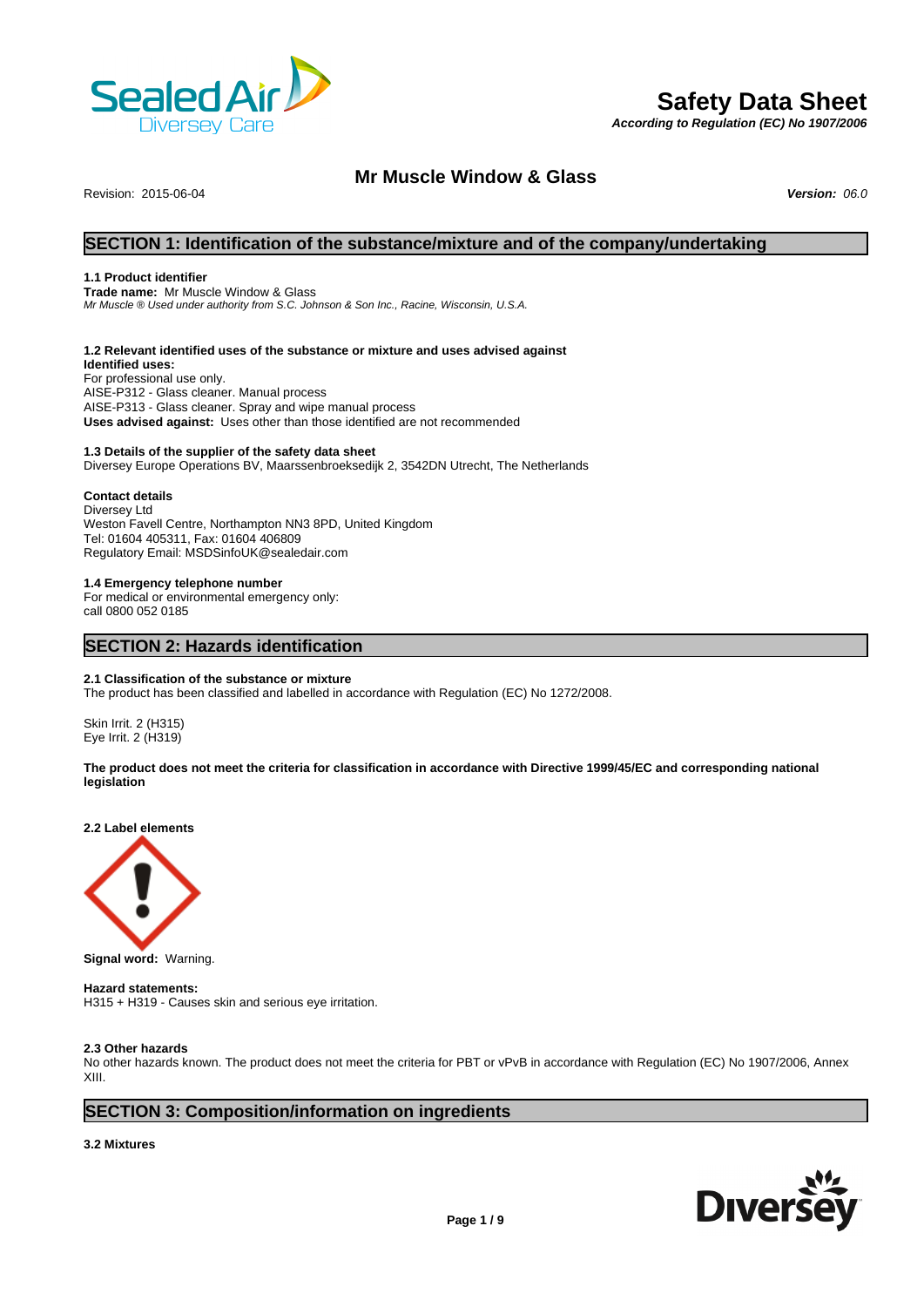| Ingredient(s)     | <b>EC</b> number | <b>CAS number</b> | <b>REACH number</b> | <b>Classification</b>                       | <b>Classification</b><br>(1999/45/EC) | <b>Notes</b> | Weight<br>percent |
|-------------------|------------------|-------------------|---------------------|---------------------------------------------|---------------------------------------|--------------|-------------------|
| 2-hexyloxyethanol | 203-951-1        | 112-25-4          | No data available   | Skin Corr. 1B (H314)<br>Acute Tox. 4 (H302) | Xn:R21/22<br>C:R34                    |              | 1-3               |
|                   |                  |                   |                     | Acute Tox. 4 (H312)                         |                                       |              |                   |

\* Polymer.

For the full text of the R, H and EUH phrases mentioned in this Section, see Section 16.

Workplace exposure limit(s), if available, are listed in subsection 8.1.

[1] Exempted: ionic mixture. See Regulation (EC) No 1907/2006, Annex V, paragraph 3 and 4. This salt is potentially present, based on calculation, and included for classification and labelling purposes only. Each starting material of the ionic mixture is registered, as required.

[2] Exempted: included in Annex IV of Regulation (EC) No 1907/2006.

[3] Exempted: Annex V of Regulation (EC) No 1907/2006.

[4] Exempted: polymer. See Article 2(9) of Regulation (EC) No 1907/2006.

| <b>SECTION 4: First aid measures</b>                       |                                                                                                                                                                                                   |  |  |
|------------------------------------------------------------|---------------------------------------------------------------------------------------------------------------------------------------------------------------------------------------------------|--|--|
| 4.1 Description of first aid measures<br><b>Inhalation</b> | Get medical attention or advice if you feel unwell.                                                                                                                                               |  |  |
| <b>Skin contact:</b>                                       | Wash skin with plenty of lukewarm, gently flowing water. Take off immediately all contaminated<br>clothing and wash it before re-use. If skin irritation occurs: Get medical advice or attention. |  |  |
|                                                            |                                                                                                                                                                                                   |  |  |

| Self-protection of first aider: | Consider personal protective equipment as indicated in subsection 8.2.                                    |
|---------------------------------|-----------------------------------------------------------------------------------------------------------|
| Ingestion:                      | Rinse mouth. Immediately drink 1 glass of water. Get medical attention or advice if you feel unwell.      |
|                                 | if present and easy to do. Continue rinsing. If eye irritation persists: Get medical advice or attention. |
| Eye contact:                    | Immediately rinse eyes cautiously with lukewarm water for several minutes. Remove contact lenses,         |
|                                 | ciothing and wash it before re-use. If skin irritation occurs: Get medical advice or attention.           |

# **4.2 Most important symptoms and effects, both acute and delayed**

**Inhalation:** No known effects or symptoms in normal use. **Skin contact:** Causes irritation.<br> **Eve contact:** Causes severe ir **Causes severe irritation. Ingestion:** No known effects or symptoms in normal use.

#### **4.3 Indication of any immediate medical attention and special treatment needed**

No information available on clinical testing and medical monitoring. Specific toxicological information on substances, if available, can be found in section 11.

# **SECTION 5: Firefighting measures**

# **5.1 Extinguishing media**

Carbon dioxide. Dry powder. Water spray jet. Fight larger fires with water spray jet or alcohol-resistant foam.

# **5.2 Special hazards arising from the substance or mixture**

No special hazards known.

## **5.3 Advice for firefighters**

As in any fire, wear self contained breathing apparatus and suitable protective clothing including gloves and eye/face protection.

# **SECTION 6: Accidental release measures**

# **6.1 Personal precautions, protective equipment and emergency procedures**

No special measures required.

#### **6.2 Environmental precautions**

Do not allow to enter drainage system, surface or ground water. Dilute with plenty of water.

# **6.3 Methods and material for containment and cleaning up**

Absorb with liquid-binding material (sand, diatomite, universal binders, sawdust).

## **6.4 Reference to other sections**

For personal protective equipment see subsection 8.2. For disposal considerations see section 13.

# **SECTION 7: Handling and storage**

## **7.1 Precautions for safe handling**

**Measures to prevent fire and explosions:**

No special precautions required.

# **Measures required to protect the environment:**

For environmental exposure controls see subsection 8.2.

# **Advices on general occupational hygiene:**

Handle in accordance with good industrial hygiene and safety practice. Keep away from food, drink and animal feeding stuffs. Do not mix with other products unless adviced by Sealed Air. Wash hands before breaks and at the end of workday. Wash face, hands and any exposed skin thoroughly after handling. Take off immediately all contaminated clothing. Use personal protective equipment as required. Use only with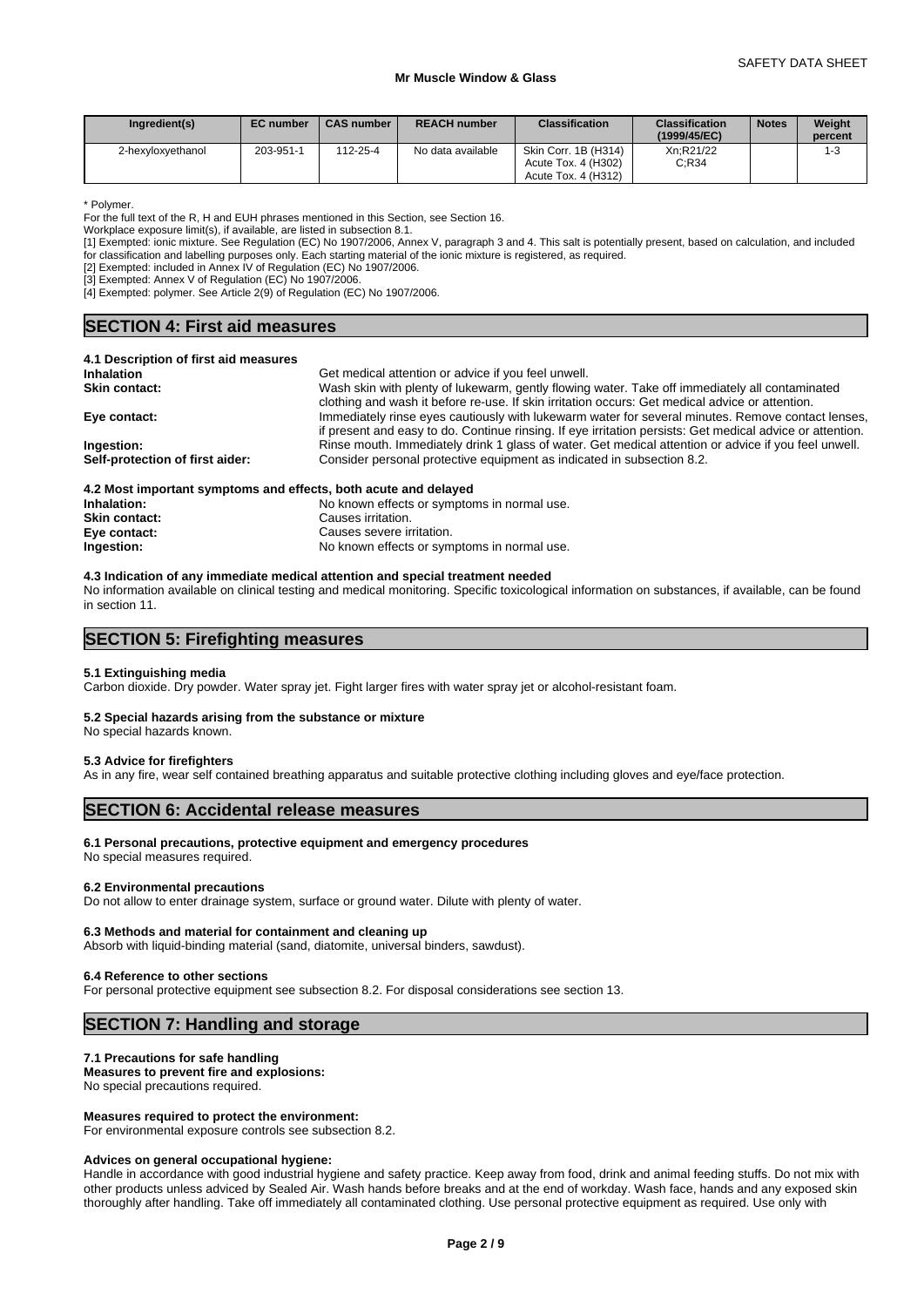adequate ventilation.

# **7.2 Conditions for safe storage, including any incompatibilities**

Store in accordance with local and national regulations. Keep only in original container. Store in a closed container. For conditions to avoid see subsection 10.4. For incompatible materials see subsection 10.5.

# **7.3 Specific end use(s)**

No specific advice for end use available.

# **SECTION 8: Exposure controls/personal protection**

# **8.1 Control parameters**

**Workplace exposure limits**

Air limit values, if available:

Biological limit values, if available:

Recommended monitoring procedures, if available:

Additional exposure limits under the conditions of use, if available:

# **DNEL/DMEL and PNEC values**

**Human exposure** DNEL oral exposure - Consumer (mg/kg bw)

| Ingredient(s)     | <b>Short term - Local</b> | <b>IShort term - Systemich</b> | Long term - Local | I Long term - Systemic i |
|-------------------|---------------------------|--------------------------------|-------------------|--------------------------|
|                   | effects                   | effects                        | effects           | effects                  |
| 2-hexvloxvethanol | No data available         | No data available              | No data available | No data available        |

### DNEL dermal exposure - Worker

| Ingredient(s)     | <b>Short term - Local</b> | Short term - Systemic | Long term - Local | l Long term - Svstemic l |
|-------------------|---------------------------|-----------------------|-------------------|--------------------------|
|                   | effects                   | effects (mg/kg bw)    | effects           | effects (mg/kg bw)       |
| 2-hexvloxvethanol | No data available         | No data available     | No data available | No data available        |

### DNEL dermal exposure - Consumer

| Ingredient(s)     | <b>Short term - Local</b> | <b>Short term - Systemic I</b> | Long term - Local | l Long term - Svstemic l |
|-------------------|---------------------------|--------------------------------|-------------------|--------------------------|
|                   | effects                   | effects (mg/kg bw)             | effects           | effects (mg/kg bw)       |
| 2-hexvloxvethanol | No data available         | No data available              | No data available | No data available        |

DNEL inhalatory exposure - Worker (mg/m<sup>3</sup>)

| Ingredient(s)     | <b>Short term - Local</b> | <b>Short term - Systemic</b> | <b>Long term - Local</b> | <b>I Long term - Systemic I</b> |
|-------------------|---------------------------|------------------------------|--------------------------|---------------------------------|
|                   | effects                   | effects                      | effects                  | effects                         |
| 2-hexyloxyethanol | No data available         | No data available            | No data available        | No data available               |

| DNEL inhalatory exposure - Consumer (mg/m <sup>3</sup> ) |                                      |                                         |                              |                                            |
|----------------------------------------------------------|--------------------------------------|-----------------------------------------|------------------------------|--------------------------------------------|
| Ingredient(s)                                            | <b>Short term - Local</b><br>effects | <b>Short term - Systemic</b><br>effects | Long term - Local<br>effects | <b>I Long term - Systemic I</b><br>effects |
| 2-hexyloxyethanol                                        | No data available                    | No data available                       | No data available            | No data available                          |

# **Environmental exposure** Environmental exposure - PNEC

| Elivilofiliefital exposure - Finec |                   |                                            |                     |                                  |
|------------------------------------|-------------------|--------------------------------------------|---------------------|----------------------------------|
| Ingredient(s)                      | (mg/l)            | Surface water, fresh Surface water, marine | Intermittent (mg/l) | Sewage treatment<br>plant (mg/l) |
|                                    |                   | (mg/l)                                     |                     |                                  |
| 2-hexvloxvethanol                  | No data available | No data available                          | No data available   | No data available                |

| Environmental exposure - PNEC, continued |                          |                   |                   |                          |
|------------------------------------------|--------------------------|-------------------|-------------------|--------------------------|
| Ingredient(s)                            | I Sediment, freshwater I | Sediment, marine  | Soil (mg/kg)      | Air (mg/m <sup>3</sup> ) |
|                                          | (mg/kg)                  | (mg/kg)           |                   |                          |
| 2-hexvloxvethanol                        | No data available        | No data available | No data available | No data available        |

# **8.2 Exposure controls**

*The following information applies for the uses indicated in subsection 1.2. If available, please refer to the product information sheet for application and handling instructions. Normal use conditions are assumed for this section.*

)

*Recommended safety measures for handling the undiluted product:*

| Appropriate engineering controls:<br>Appropriate organisational controls: | Use only in well ventilated areas.<br>Avoid direct contact and/or splashes where possible. Train personnel. |
|---------------------------------------------------------------------------|-------------------------------------------------------------------------------------------------------------|
| Personal protective equipment                                             |                                                                                                             |
| Eye / face protection:                                                    | Safety glasses are not normally required. However, their use is recommended in those cases                  |
|                                                                           | where splashes may occur when handling the product.                                                         |
| Hand protection:                                                          | Chemical-resistant protective gloves (EN 374).                                                              |
|                                                                           | Verify instructions regarding permeability and breakthrough time, as provided by the gloves                 |
|                                                                           | supplier.                                                                                                   |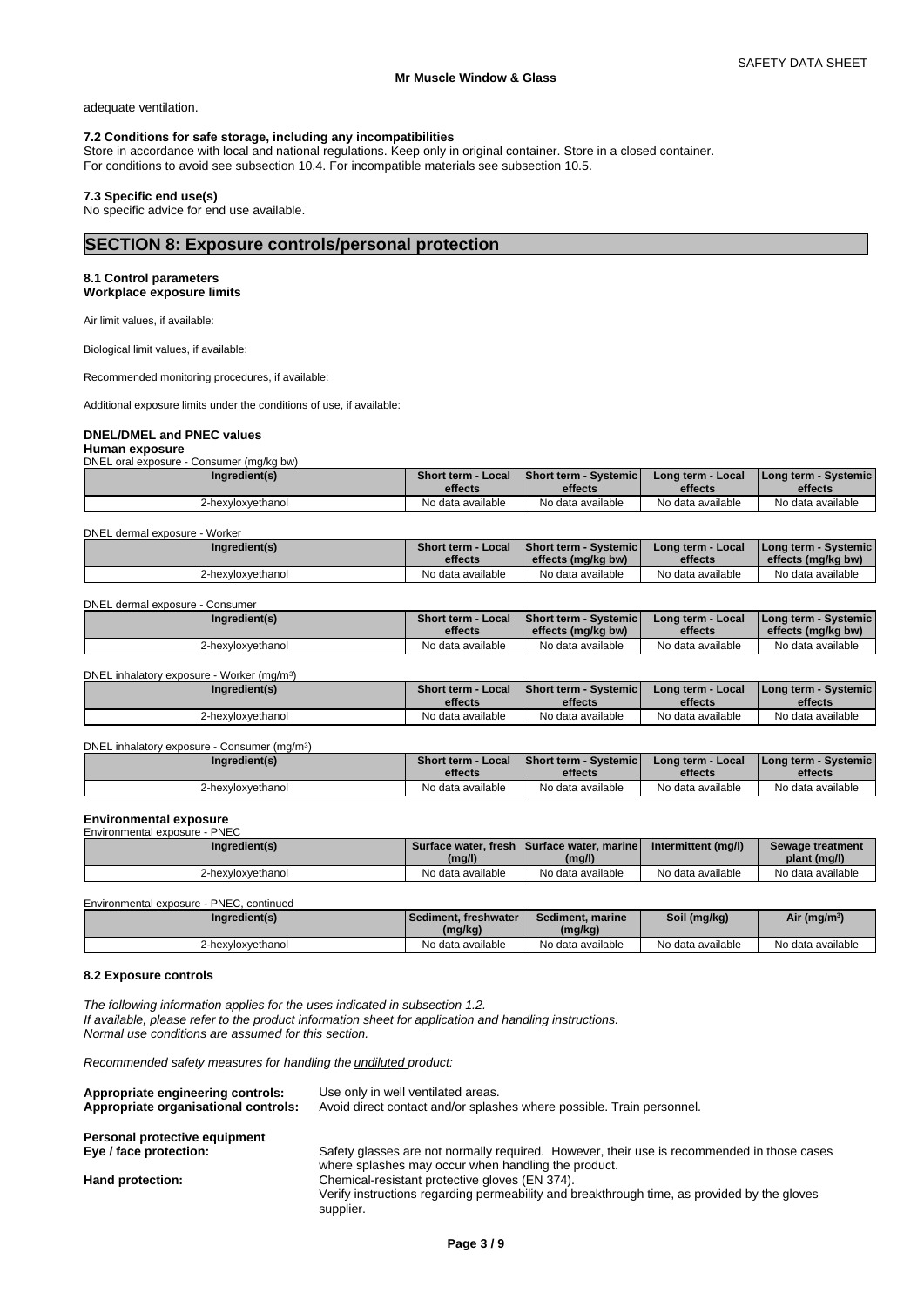Consider specific local use conditions, such as risk of splashes, cuts, contact time and temperature.

Suggested gloves for prolonged contact: Material: butyl rubber Penetration time: >= 480 min Material thickness: >= 0.7 mm

Suggested gloves for protection against splashes: Material: nitrile rubber Penetration time: >= 30 min Material thickness: >= 0.4 mm

In consultation with the supplier of protective gloves a different type providing similar protection may be chosen. **Body protection: No special requirements under normal use conditions.**<br>**Respiratory protection: Respiratory protection is not normally required. Howev Respiratory protection:** Respiratory protection is not normally required. However, inhalation of vapour, spray, gas or aerosols should be avoided.

**Environmental exposure controls:** No special requirements under normal use conditions.

# **SECTION 9: Physical and chemical properties**

**9.1 Information on basic physical and chemical properties** *Information in this section refers to the product, unless it is specifically stated that substance data is listed*

**Physical State:** Liquid **Colour:** Green **Odour:** Slightly perfumed **Odour threshold:** Not applicable **pH:** < 7 (neat) **Melting point/freezing point (°C):** Not determined **Initial boiling point and boiling range (°C):** Not determined

Substance data, boiling point

| Ingredient(s)     | Value<br>10 <sub>0</sub><br>$\sim$ | <b>Method</b> | <b>Atmospheric pressure</b><br>(hPa) |  |
|-------------------|------------------------------------|---------------|--------------------------------------|--|
| 2-hexyloxyethanol | No data available                  |               |                                      |  |

**Flash point (°C):** ≈ 56 closed cup **Sustained combustion:** This product with a flashpoint between 21 °C and 60 °C does not support combustion **Evaporation rate:** Not determined **Flammability (solid, gas):** Not determined **Upper/lower flammability limit (%):** Not determined

Substance data, flammability or explosive limits, if available:

**Method / remark**

**Vapour pressure:** Not determined

| Substance data, vapour pressure |                   |               |  |
|---------------------------------|-------------------|---------------|--|
| Ingredient(s)                   | Value<br>(Pa)     | <b>Method</b> |  |
| 2-hexyloxyethanol               | No data available |               |  |

# **Solubility in / Miscibility with Water:** Fully miscible **Vapour density:** Not determined **Relative density:** Not determined

Substance data, solubility in water

| Ingredient(s)     | Value             | Method | Temperature |
|-------------------|-------------------|--------|-------------|
| $\cdot$ $\cdot$   | (g/l)             |        | 10(1)       |
| 2-hexyloxyethanol | No data available |        |             |

Substance data, partition coefficient n-octanol/water (log Kow): see subsection 12.3

**Decomposition temperature:** Not determined **Autoignition temperature:** Not determined **Viscosity:** Not determined **Explosive properties:** Not explosive. Vapours may form explosive mixtures with air. **Oxidising properties:** Not oxidising

**9.2 Other information**

# **Method / remark**

**Method / remark**

UN Manual of Tests and Criteria, section 32, L.2

**Method Temperature (°C)**

**Method / remark**

**Method / remark**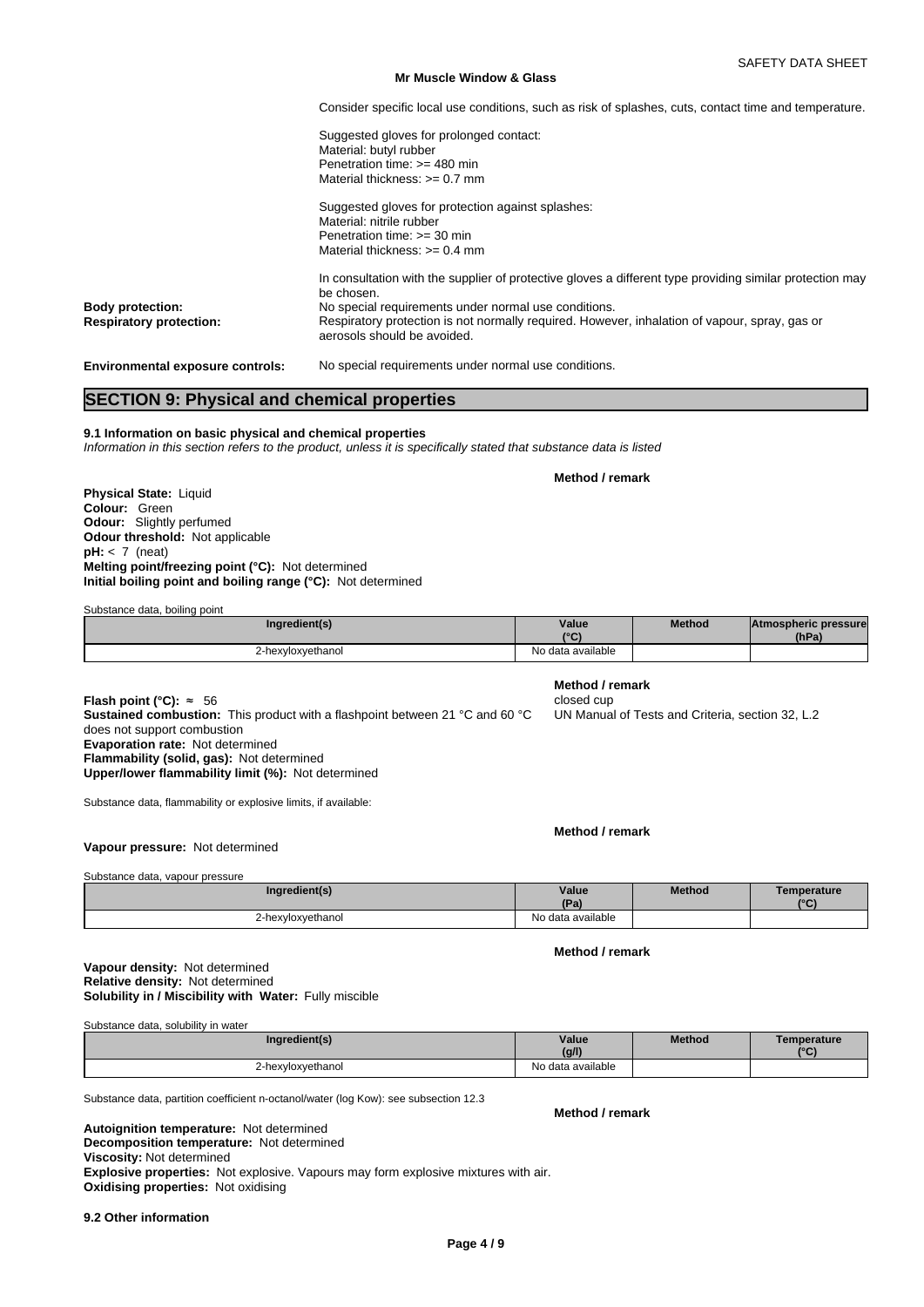# **Surface tension (N/m):** Not determined **Corrosion to metals:** Not corrosive

Substance data, dissociation constant, if available:

# **SECTION 10: Stability and reactivity**

# **10.1 Reactivity**

No reactivity hazards known under normal storage and use conditions.

# **10.2 Chemical stability**

Stable under normal storage and use conditions.

# **10.3 Possibility of hazardous reactions**

No hazardous reactions known under normal storage and use conditions.

# **10.4 Conditions to avoid**

None known under normal storage and use conditions.

# **10.5 Incompatible materials**

None known under normal use conditions.

# **10.6 Hazardous decomposition products**

None known under normal storage and use conditions.

# **SECTION 11: Toxicological information**

# **11.1 Information on toxicological effects**

Mixture data:

# **Relevant calculated ATE(s):**

ATE - Oral (mg/kg): >2000 ATE - Dermal (mg/kg): >2000

Substance data, where relevant and available, are listed below.

#### **Acute toxicity** Acute oral toxicity

| Ingredient(s)     | <b>Endpoint</b> | Value<br>(mg/kg)     | <b>Species</b> | <b>Method</b> | <b>Exposure</b><br>time (h) |
|-------------------|-----------------|----------------------|----------------|---------------|-----------------------------|
| 2-hexvloxvethanol |                 | No data<br>available |                |               |                             |

Acute dermal toxicity

| Ingredient(s)     | <b>Endpoint</b> | Value<br>(mg/kg) | <b>Species</b> | <b>Method</b> | <b>Exposure</b><br>time (h) |
|-------------------|-----------------|------------------|----------------|---------------|-----------------------------|
| 2-hexyloxyethanol |                 | No data          |                |               |                             |
|                   |                 | available        |                |               |                             |

Acute inhalative toxicity

| Ingredient(s)     | <b>Endpoint</b> | Value<br>(mg/l)      | Species | <b>Method</b> | Exposure<br>time (h) |
|-------------------|-----------------|----------------------|---------|---------------|----------------------|
| 2-hexyloxyethanol |                 | No data<br>available |         |               |                      |

#### **Irritation and corrosivity** Skin irritation and corrosivity

| <u>UNITIHUUUUTUU VUITUSIVILV</u> |                   |         |               |                      |  |  |
|----------------------------------|-------------------|---------|---------------|----------------------|--|--|
| (Indredient(s)                   | Result            | Species | <b>Method</b> | <b>Exposure time</b> |  |  |
| 2-hexvloxvethanol                | No data available |         |               |                      |  |  |

Eye irritation and corrosivity

| Ingredient(s           | Result            | Species | <b>Method</b> | osure time<br>- A L |
|------------------------|-------------------|---------|---------------|---------------------|
| kvloxvethanol<br>∠-hey | No data available |         |               |                     |

Respiratory tract irritation and corrosivity

| ingredient(s)     | Result            | <b>Species</b> | <b>Method</b> | osure time |
|-------------------|-------------------|----------------|---------------|------------|
| 2-hexvloxvethanol | No data available |                |               |            |

#### **Sensitisation** Sensitisation by skin contact

| <b>OCHORDOMOTI DY SIMIT CONTACT</b> |                                |         |               |      |  |
|-------------------------------------|--------------------------------|---------|---------------|------|--|
|                                     | Result                         | Species | <b>Method</b> | чин. |  |
| -hexvloxvethanol                    | data available<br>$\mathbf{N}$ |         |               |      |  |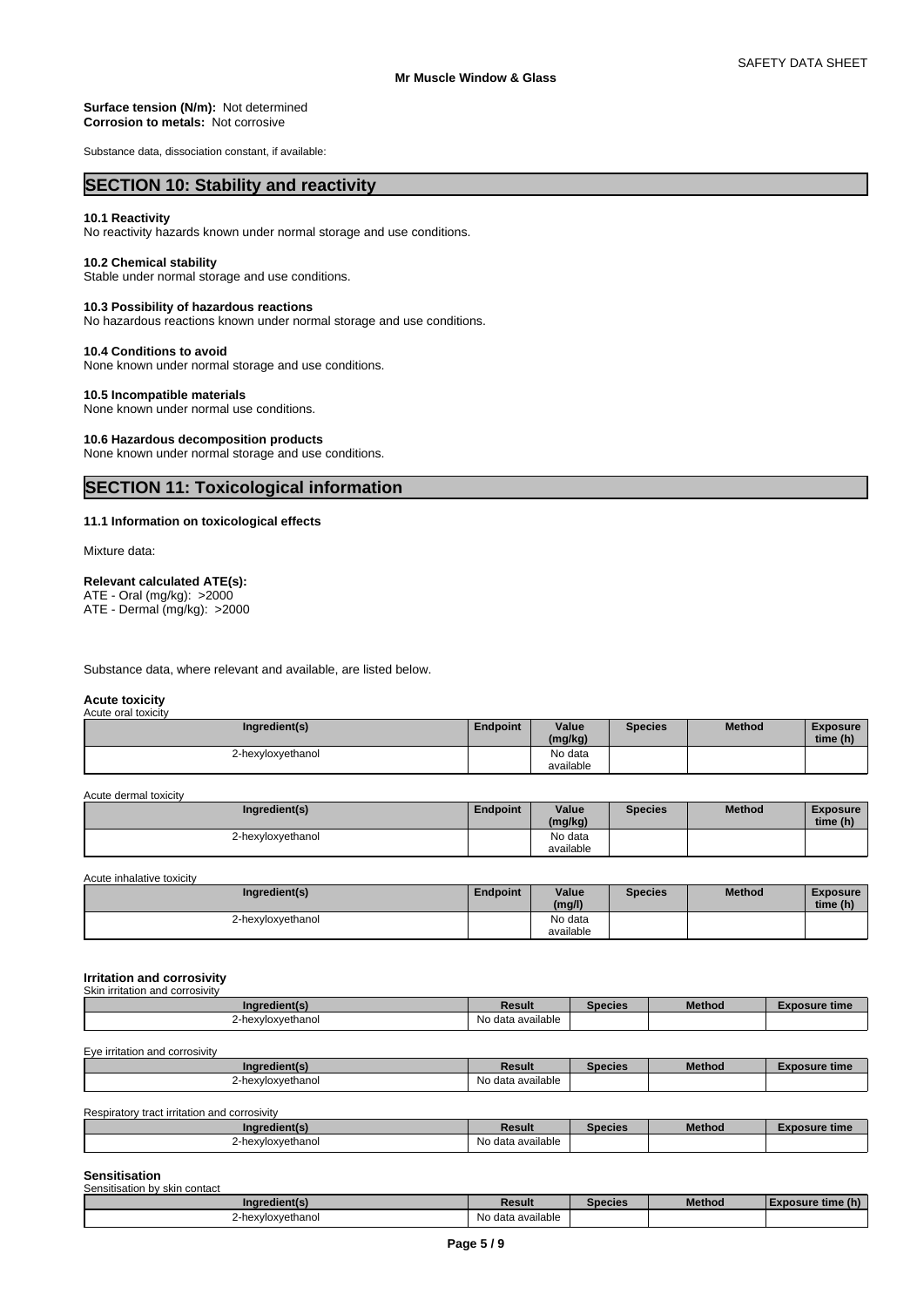Sensitisation by inhalation

| $\cdots$<br>Ingredient(s) | Result                 | Species | <b>Method</b> | Exposure time |
|---------------------------|------------------------|---------|---------------|---------------|
| 2-hexvloxvethanol<br>.    | .<br>No data available |         |               |               |

# **CMR effects (carcinogenicity, mutagenicity and toxicity for reproduction)** Mutagenicity

| <b>IVIULAY IIIUILY</b> |                           |                             |                         |                            |
|------------------------|---------------------------|-----------------------------|-------------------------|----------------------------|
| Ingredient(s)          | <b>IResult (in-vitro)</b> | <b>Method</b><br>(in-vitro) | <b>Result (in-vivo)</b> | <b>Method</b><br>(in-vivo) |
| 2-hexvloxvethanol      | INo data available        |                             | INo data available      |                            |

# **Carcinogenicity**

| nar                                   | <b>JOP</b>                                                 |
|---------------------------------------|------------------------------------------------------------|
| <b>Prienti</b>                        | ייי                                                        |
| xvloxvethanol<br>how<br><u>_ 1157</u> | $\cdot$ .<br>No<br>available<br>. A <sub>0</sub><br>uala d |

#### Toxicity for reproduction

| Ingredient(s)     | Endpoint | Specific effect | Value<br>$(mg/kg)$ bw/d) | <b>Species</b> | <b>Method</b> | <b>Exposure</b><br>time | <b>Remarks and other effects</b><br>reported |
|-------------------|----------|-----------------|--------------------------|----------------|---------------|-------------------------|----------------------------------------------|
| 2-hexvloxvethanol |          |                 | No data<br>available     |                |               |                         |                                              |

# **Repeated dose toxicity**

| Sub-acute or sub-chronic oral toxicity |          |              |                |               |             |                                               |
|----------------------------------------|----------|--------------|----------------|---------------|-------------|-----------------------------------------------|
| Ingredient(s)                          | Endpoint | Value        | <b>Species</b> | <b>Method</b> |             | <b>Exposure Specific effects and organs L</b> |
|                                        |          | (mg/kg bw/d) |                |               | time (days) | affected                                      |
| 2-hexyloxyethanol                      |          | No data      |                |               |             |                                               |
|                                        |          | available    |                |               |             |                                               |

Sub-chronic dermal toxicity

| Ingredient(s)     | <b>Endpoint</b> | Value<br>(mg/kg bw/d) | Species | <b>Method</b> | $\lim_{\theta}$ (days) | <b>Exposure Specific effects and organs</b><br>affected |
|-------------------|-----------------|-----------------------|---------|---------------|------------------------|---------------------------------------------------------|
| 2-hexyloxyethanol |                 | No data<br>available  |         |               |                        |                                                         |

### Sub-chronic inhalation toxicity

| Ingredient(s)     | <b>Endpoint</b> | Value        | Species | <b>Method</b> |             | <b>Exposure Specific effects and organs</b> |
|-------------------|-----------------|--------------|---------|---------------|-------------|---------------------------------------------|
|                   |                 | (mg/kg bw/d) |         |               | time (days) | affected                                    |
| 2-hexvloxvethanol |                 | No data      |         |               |             |                                             |
|                   |                 | available    |         |               |             |                                             |

# Chronic toxicity

| Ingredient(s)     | <b>Exposure</b> | Endpoint | Value                                                   | <b>Species</b> | <b>Method</b> | <b>Exposure</b> | Specific effects and | Remark |
|-------------------|-----------------|----------|---------------------------------------------------------|----------------|---------------|-----------------|----------------------|--------|
|                   | <b>route</b>    |          | $\left \frac{\text{mg}}{\text{kg}}\right $ (mg/kg bw/d) |                |               | time            | organs affected      |        |
| 2-hexvloxvethanol |                 |          | No data                                                 |                |               |                 |                      |        |
|                   |                 |          | available                                               |                |               |                 |                      |        |

### STOT-single exposure

| <b>Ingredient(s</b> |                                                       |
|---------------------|-------------------------------------------------------|
| -hexyloxyethanol    | $\sim$<br>available<br>A <sub>0</sub><br>$\mathbf{u}$ |

#### STOT-repeated exposure

| redient(<br>Ing   |                                                   |
|-------------------|---------------------------------------------------|
| !-hexvloxvethanol | $\cdots$<br>a available<br>-INC<br>$\sim$<br>uala |

# **Aspiration hazard**

Substances with an aspiration hazard (H304), if any, are listed in section 3. If relevant, see section 9 for dynamic viscosity and relative density of the product.

# **Potential adverse health effects and symptoms**

Effects and symptoms related to the product, if any, are listed in subsection 4.2.

# **SECTION 12: Ecological information**

# **12.1 Toxicity**

No data is available on the mixture.

Substance data, where relevant and available, are listed below

#### **Aquatic short-term toxicity** Aquatic short-term toxicity - fish

| No data<br>2-hexyloxyethanol<br>available | Ingredient(s) | Endpoint | Value<br>(mg/l) | <b>Species</b> | <b>Method</b> | <b>Exposure</b><br>time (h) |
|-------------------------------------------|---------------|----------|-----------------|----------------|---------------|-----------------------------|
|                                           |               |          |                 |                |               |                             |

| Aquatic | crustacea<br>ು short-term toxicitv_ |          |              |         |               |               |
|---------|-------------------------------------|----------|--------------|---------|---------------|---------------|
|         | .<br>Ingredient(s)                  | Endpoint | . .<br>Value | Species | <b>Method</b> | <b>posure</b> |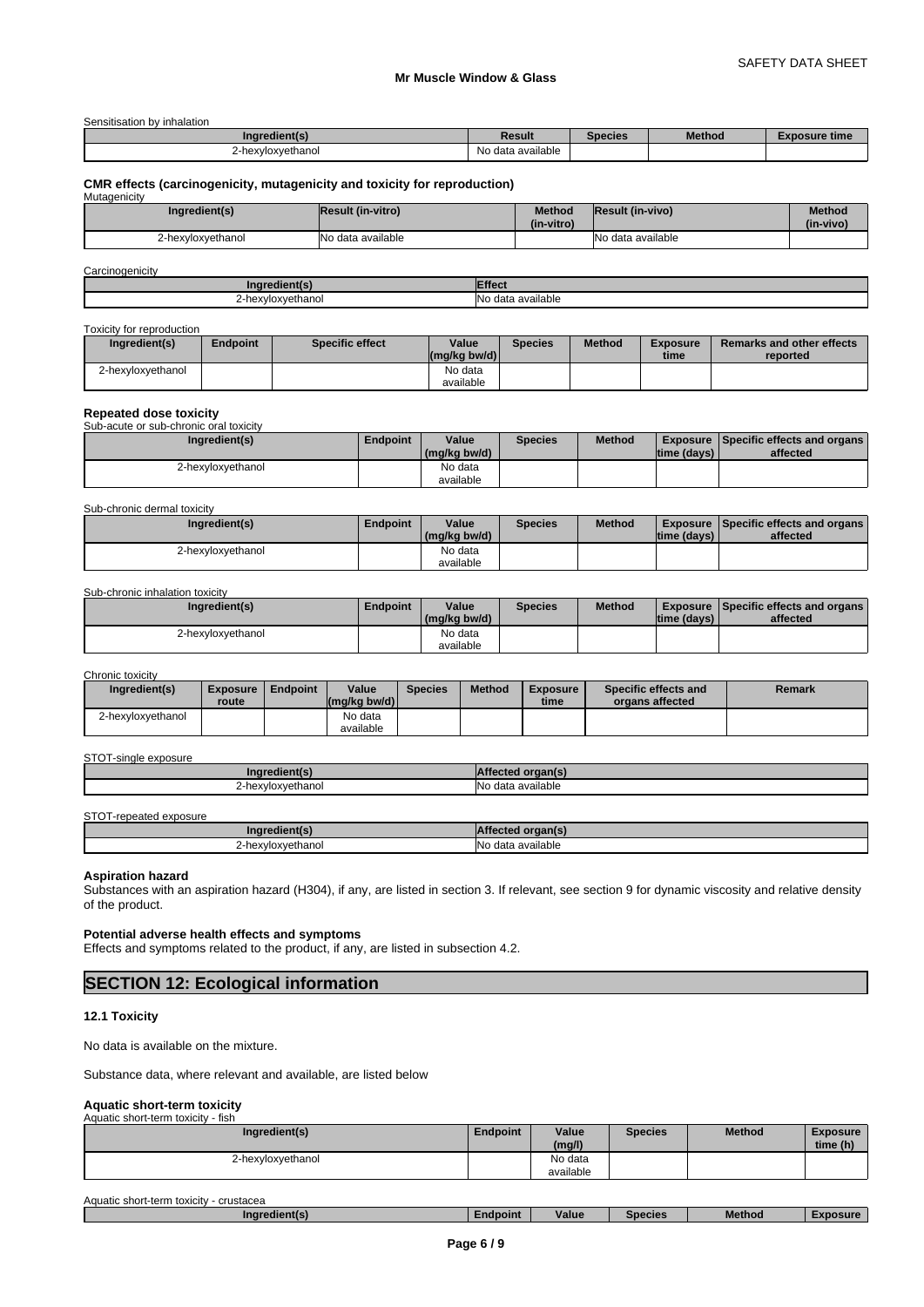|                                     |           |  | $\sim$<br>time<br>: (N) |
|-------------------------------------|-----------|--|-------------------------|
| hexyloxyethanol<br><b>LEAT</b><br>. | No data   |  |                         |
|                                     | available |  |                         |

Aquatic short-term toxicity - algae

| Ingredient(s)     | Endpoint | Value<br>(mg/l) | <b>Species</b> | <b>Method</b> | <b>Exposure</b><br>time (h) |
|-------------------|----------|-----------------|----------------|---------------|-----------------------------|
| 2-hexyloxyethanol |          | No data         |                |               |                             |
|                   |          | available       |                |               |                             |

| Aquatic short-term toxicity - marine species |                 |           |                |               |                 |
|----------------------------------------------|-----------------|-----------|----------------|---------------|-----------------|
| Ingredient(s)                                | <b>Endpoint</b> | Value     | <b>Species</b> | <b>Method</b> | <b>Exposure</b> |
|                                              |                 | (mg/l)    |                |               | time (days)     |
| 2-hexyloxyethanol                            |                 | No data   |                |               |                 |
|                                              |                 | available |                |               |                 |

| Impact on sewage plants - toxicity to bacteria |                 |           |                 |               |                 |  |  |
|------------------------------------------------|-----------------|-----------|-----------------|---------------|-----------------|--|--|
| Ingredient(s)                                  | <b>Endpoint</b> | Value     | <b>Inoculum</b> | <b>Method</b> | <b>Exposure</b> |  |  |
|                                                |                 | (mg/l)    |                 |               | time            |  |  |
| 2-hexyloxyethanol                              |                 | No data   |                 |               |                 |  |  |
|                                                |                 | available |                 |               |                 |  |  |

# **Aquatic long-term toxicity**

| Aquatic long-term toxicity - fish |                 |           |                |               |                 |                         |  |  |
|-----------------------------------|-----------------|-----------|----------------|---------------|-----------------|-------------------------|--|--|
| Ingredient(s)                     | <b>Endpoint</b> | Value     | <b>Species</b> | <b>Method</b> | <b>Exposure</b> | <b>Effects observed</b> |  |  |
|                                   |                 | (mg/l)    |                |               | time            |                         |  |  |
| 2-hexyloxyethanol                 |                 | No data   |                |               |                 |                         |  |  |
|                                   |                 | available |                |               |                 |                         |  |  |

Aquatic long-term toxicity - crustacea

| Ingredient(s)     | Endpoint | Value<br>(mg/l)      | <b>Species</b> | <b>Method</b> | <b>Exposure</b><br>time | <b>Effects observed</b> |
|-------------------|----------|----------------------|----------------|---------------|-------------------------|-------------------------|
| 2-hexyloxyethanol |          | No data<br>available |                |               |                         |                         |

Aquatic toxicity to other aquatic benthic organisms, including sediment-dwelling organisms, if available:

| Ingredient(s)     | Endpoint | Value<br>(mg/kg dw<br>sediment) | <b>Species</b> | <b>Method</b> | <b>Exposure</b><br>$ time$ (days) $ $ | <b>Effects observed</b> |
|-------------------|----------|---------------------------------|----------------|---------------|---------------------------------------|-------------------------|
| 2-hexyloxyethanol |          | No data<br>available            |                |               |                                       |                         |

# **Terrestrial toxicity**

Terrestrial toxicity - soil invertebrates, including earthworms, if available:

Terrestrial toxicity - plants, if available:

Terrestrial toxicity - birds, if available:

Terrestrial toxicity - beneficial insects, if available:

Terrestrial toxicity - soil bacteria, if available:

# **12.2 Persistence and degradability**

**Abiotic degradation** Abiotic degradation - photodegradation in air, if available:

Abiotic degradation - hydrolysis, if available:

Abiotic degradation - other processes, if available:

# **Biodegradation**

| Ready biodegradability - aerobic conditions |          |                             |              |               |                   |
|---------------------------------------------|----------|-----------------------------|--------------|---------------|-------------------|
| Ingredient(s)                               | Inoculum | <b>Analytical</b><br>method | <b>DT</b> 50 | <b>Method</b> | <b>Evaluation</b> |
| 2-hexyloxyethanol                           |          |                             |              |               | No data available |

Ready biodegradability - anaerobic and marine conditions, if available:

Degradation in relevant environmental compartments, if available:

The surfactant(s) contained in this preparation complies(comply) with the biodegradability criteria as laid down in Regulation (EC) No. 648/2004 on detergents. Data to support this assertion are held at the disposal of the competent authorities of the Member States and will be made available to them, at their direct request or at the request of a detergent manufacturer.

### **12.3 Bioaccumulative potential**

| Jn coefficient n-octanol/water (log Kow)<br>Partition |                   |        |                   |        |  |  |  |  |
|-------------------------------------------------------|-------------------|--------|-------------------|--------|--|--|--|--|
| ingredient(s)                                         | Value             | Method | <b>Evaluation</b> | Remark |  |  |  |  |
| 2-hexyloxyethanol                                     | No data available |        |                   |        |  |  |  |  |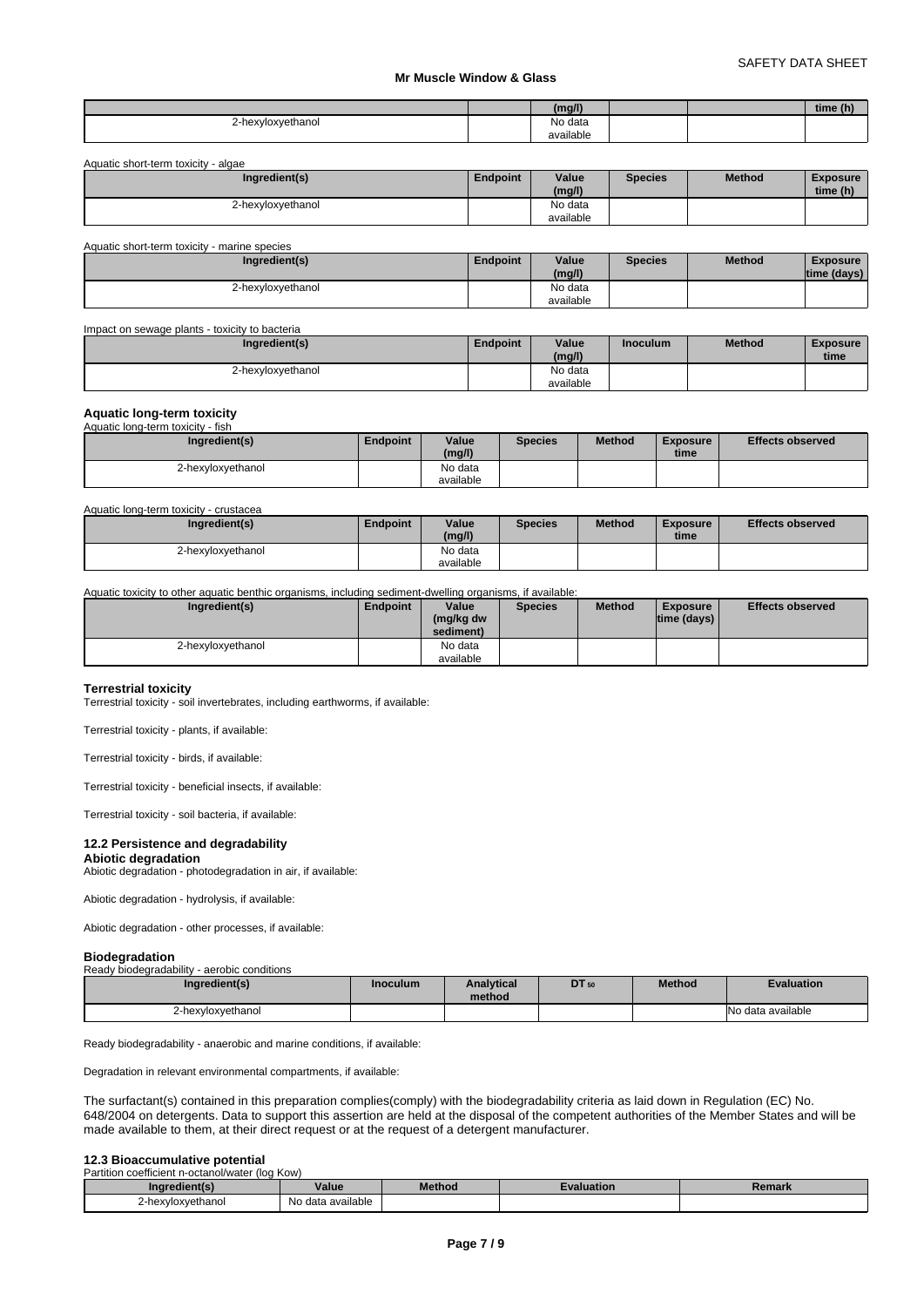# Bioconcentration factor (BCF)

| inaredient(s)     | Value                  | Species | <b>Method</b> | Evaluation | Remark |
|-------------------|------------------------|---------|---------------|------------|--------|
| 2-hexyloxyethanol | o data available<br>No |         |               |            |        |

## **12.4 Mobility in soil**

| Adsorption/Desorption to soil or sediment |                                             |                                                  |               |                       |                   |  |  |  |  |
|-------------------------------------------|---------------------------------------------|--------------------------------------------------|---------------|-----------------------|-------------------|--|--|--|--|
| Ingredient(s)                             | <b>Adsorption</b><br>coefficient<br>Log Koc | <b>Desorption</b><br>coefficient<br>Log Koc(des) | <b>Method</b> | Soil/sediment<br>type | <b>Evaluation</b> |  |  |  |  |
| 2-hexvloxvethanol                         | l No data available                         |                                                  |               |                       |                   |  |  |  |  |

### **12.5 Results of PBT and vPvB assessment**

Substances that fulfill the criteria for PBT/vPvB, if any, are listed in section 3.

#### **12.6 Other adverse effects**

No other adverse effects known.

# **SECTION 13: Disposal considerations 13.1 Waste treatment methods Waste from residues / unused products:** The concentrated contents or contaminated packaging should be disposed of by a certified handler or according to the site permit. Release of waste to sewers is discouraged. The cleaned packaging material is suitable for energy recovery or recycling in line with local legislation. **European Waste Catalogue:** 20 01 30 - detergents other than those mentioned in 20 01 29.

**Empty packaging**

**Recommendation:** Dispose of observing national or local regulations.<br> **Suitable cleaning agents:** Water, if necessary with cleaning agent. Water, if necessary with cleaning agent.

# **SECTION 14: Transport information**

# **ADR, RID, ADN, IMO/IMDG, ICAO/IATA**

**14.1 UN number:** Non-dangerous goods

- **14.2 UN proper shipping name:** Non-dangerous goods
- **14.3 Transport hazard class(es):** Non-dangerous goods

**Class:** -

**14.4 Packing group:** Non-dangerous goods

**14.5 Environmental hazards:** Non-dangerous goods

**14.6 Special precautions for user:** Non-dangerous goods

**14.7 Transport in bulk according to Annex II of MARPOL 73/78 and the IBC Code:** The product is not transported in bulk tankers.

# **SECTION 15: Regulatory information**

**15.1 Safety, health and environmental regulations/legislation specific for the substance or mixture**

**Authorisations or restrictions (Regulation (EC) No 1907/2006, Title VII respectively Title VIII):** Not applicable.

#### **Ingredients according to EC Detergents Regulation 648/2004** anionic surfactants < 5% perfumes

**15.2 Chemical safety assessment**

A chemical safety assessment has not been carried out on the mixture

**SECTION 16: Other information** 

*The information in this document is based on our best present knowledge. However, it does not constitute a guarantee for any specific product features and does not establish a legally binding contract*

**SDS code:** MSDS4350

**Reason for revision:**

Overall design adjusted in accordance with Amendment 453/2010, Annex II of Regulation (EC) No 1907/2006, This data sheet contains changes from the previous version in section(s):, 8

### **Classification procedure**

The classification of the mixture is in general based on calculation methods using substance data, as required by Regulation (EC) No 1272/2008. If for certain classifications data on the mixture is available or for example bridging principles or weight of evidence can be used for classification, this will be indicated in the relevant sections of the Safety Data Sheet. See section 9 for physical chemical properties, section 11 for toxicological information and section 12 for ecological information.

**Full text of the R, H and EUH phrases mentioned in section 3:**

• H302 - Harmful if swallowed.

**Version:** 06.0 **Revision:** 2015-06-04